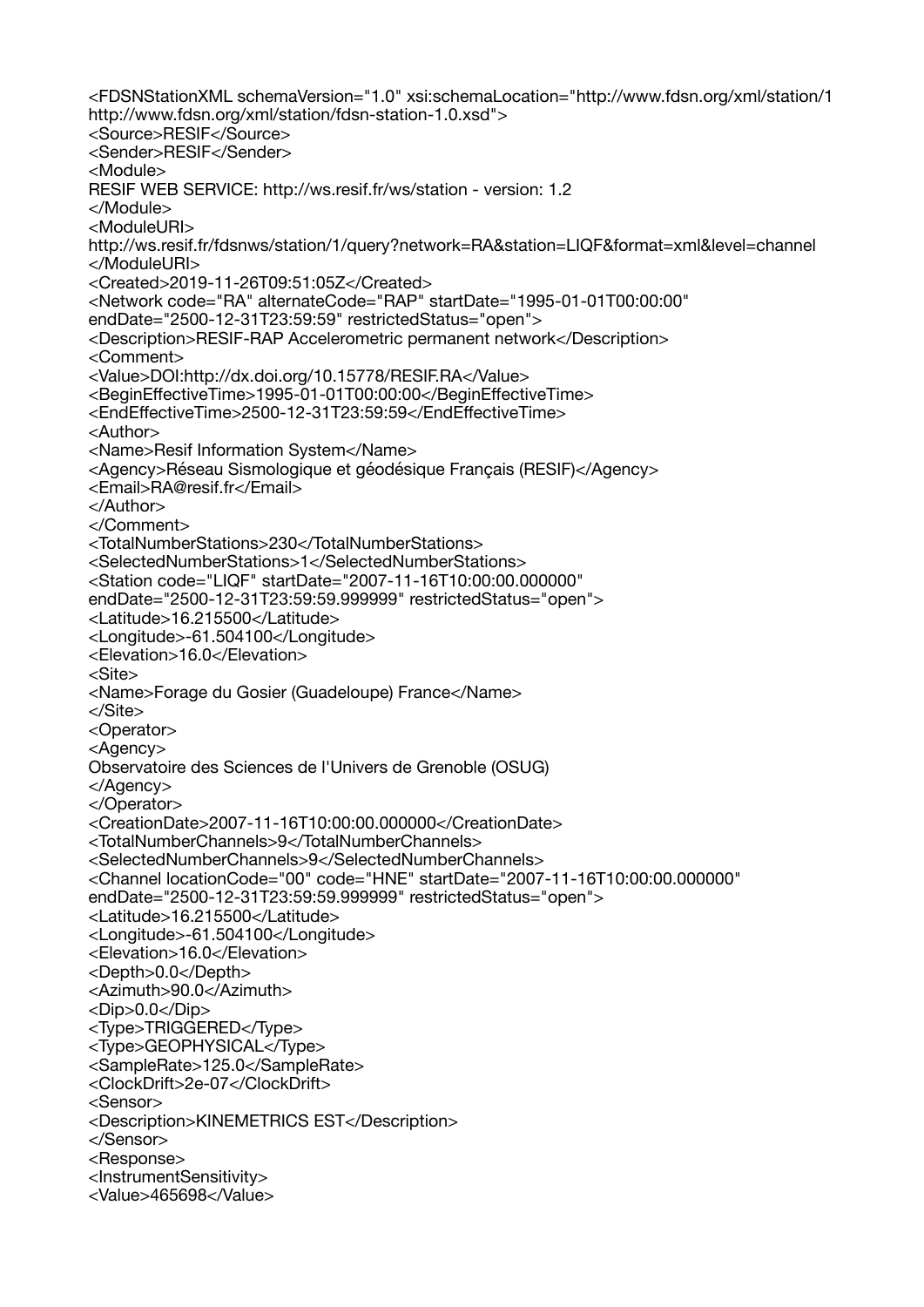<Frequency>1.00</Frequency> <InputUnits> <Name>M/S\*\*2</Name> <Description>Acceleration</Description> </InputUnits> <OutputUnits> <Name>V</Name> <Description>Volts</Description> </OutputUnits> </InstrumentSensitivity> </Response> </Channel> <Channel locationCode="00" code="HNN" startDate="2007-11-16T10:00:00.000000" endDate="2500-12-31T23:59:59.999999" restrictedStatus="open"> <Latitude>16.215500</Latitude> <Longitude>-61.504100</Longitude> <Elevation>16.0</Elevation> <Depth>0.0</Depth> <Azimuth>0.0</Azimuth> <Dip>0.0</Dip> <Type>TRIGGERED</Type> <Type>GEOPHYSICAL</Type> <SampleRate>125.0</SampleRate> <ClockDrift>2e-07</ClockDrift> <Sensor> <Description>KINEMETRICS EST</Description> </Sensor> <Response> <InstrumentSensitivity> <Value>466518</Value> <Frequency>1.00</Frequency> <InputUnits> <Name>M/S\*\*2</Name> <Description>Acceleration</Description> </InputUnits> <OutputUnits> <Name>V</Name> <Description>Volts</Description> </OutputUnits> </InstrumentSensitivity> </Response> </Channel> <Channel locationCode="00" code="HNZ" startDate="2007-11-16T10:00:00.000000" endDate="2500-12-31T23:59:59.999999" restrictedStatus="open"> <Latitude>16.215500</Latitude> <Longitude>-61.504100</Longitude> <Elevation>16.0</Elevation> <Depth>0.0</Depth> <Azimuth>0.0</Azimuth> <Dip>-90.0</Dip> <Type>TRIGGERED</Type> <Type>GEOPHYSICAL</Type> <SampleRate>125.0</SampleRate> <ClockDrift>2e-07</ClockDrift> <Sensor> <Description>KINEMETRICS EST</Description> </Sensor> <Response> <InstrumentSensitivity> <Value>465885</Value>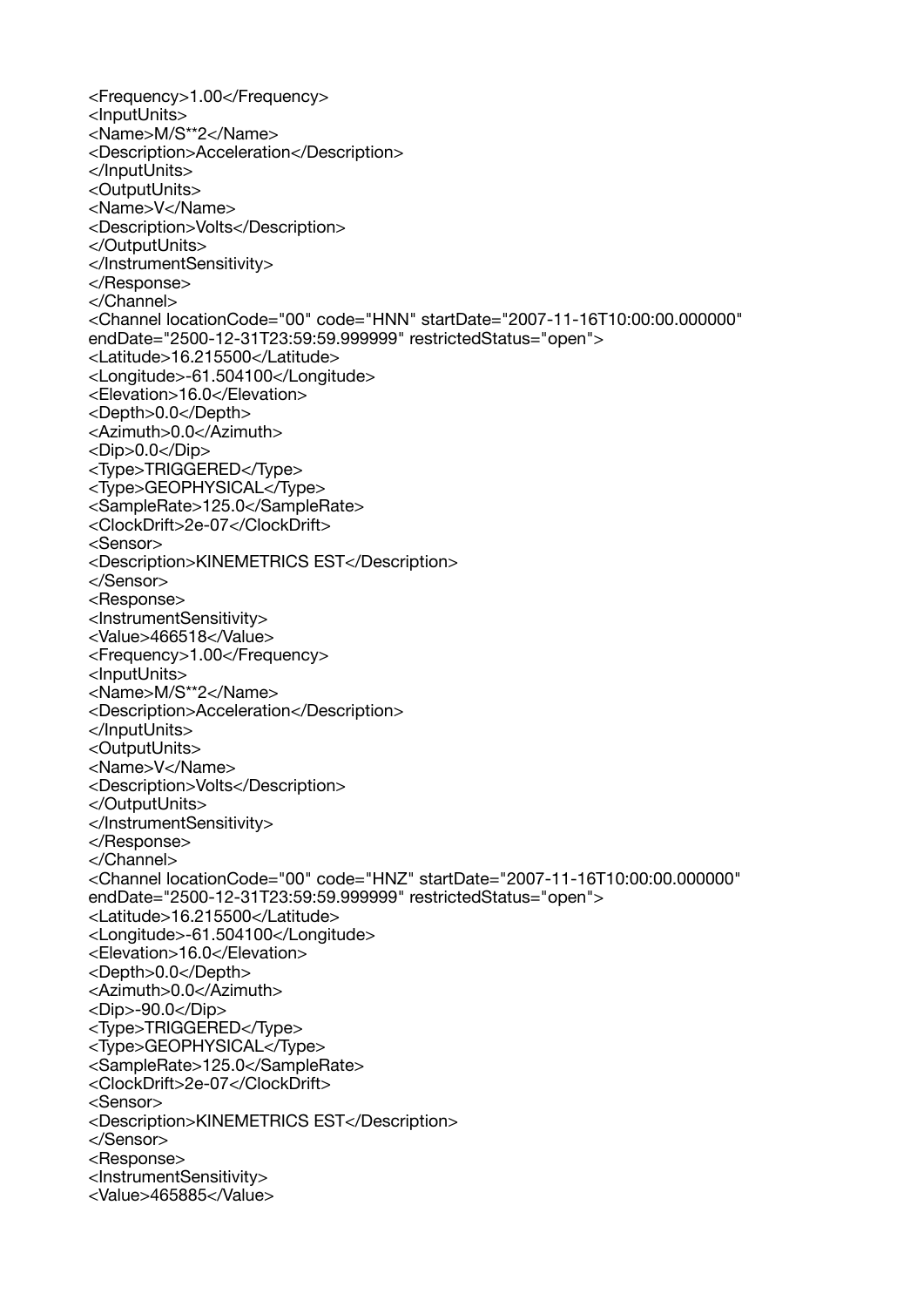<Frequency>1.00</Frequency> <InputUnits> <Name>M/S\*\*2</Name> <Description>Acceleration</Description> </InputUnits> <OutputUnits> <Name>V</Name> <Description>Volts</Description> </OutputUnits> </InstrumentSensitivity> </Response> </Channel> <Channel locationCode="01" code="HN2" histCode="HN3" startDate="2008-07-08T10:00:00.000000" endDate="2500-12-31T23:59:59.999999" restrictedStatus="open"> <Latitude>16.215500</Latitude> <Longitude>-61.504100</Longitude> <Elevation>16.0</Elevation> <Depth>39.0</Depth> <Azimuth>175.0</Azimuth> <Dip>0.0</Dip> <Type>TRIGGERED</Type> <Type>GEOPHYSICAL</Type> <SampleRate>125.0</SampleRate> <ClockDrift>2e-07</ClockDrift> <Sensor> <Description>KINEMETRICS ESSB</Description> </Sensor> <Response> <InstrumentSensitivity> <Value>465773</Value> <Frequency>1.00</Frequency> <InputUnits> <Name>M/S\*\*2</Name> <Description>Acceleration</Description> </InputUnits> <OutputUnits> <Name>V</Name> <Description>Volts</Description> </OutputUnits> </InstrumentSensitivity> </Response> </Channel> <Channel locationCode="01" code="HN1" histCode="HN2" startDate="2008-07-08T10:00:00.000000" endDate="2500-12-31T23:59:59.999999" restrictedStatus="open"> <Latitude>16.215500</Latitude> <Longitude>-61.504100</Longitude> <Elevation>16.0</Elevation> <Depth>39.0</Depth> <Azimuth>85.0</Azimuth> <Dip>0.0</Dip> <Type>TRIGGERED</Type> <Type>GEOPHYSICAL</Type> <SampleRate>125.0</SampleRate> <ClockDrift>2e-07</ClockDrift> <Sensor> <Description>KINEMETRICS ESSB</Description> </Sensor> <Response>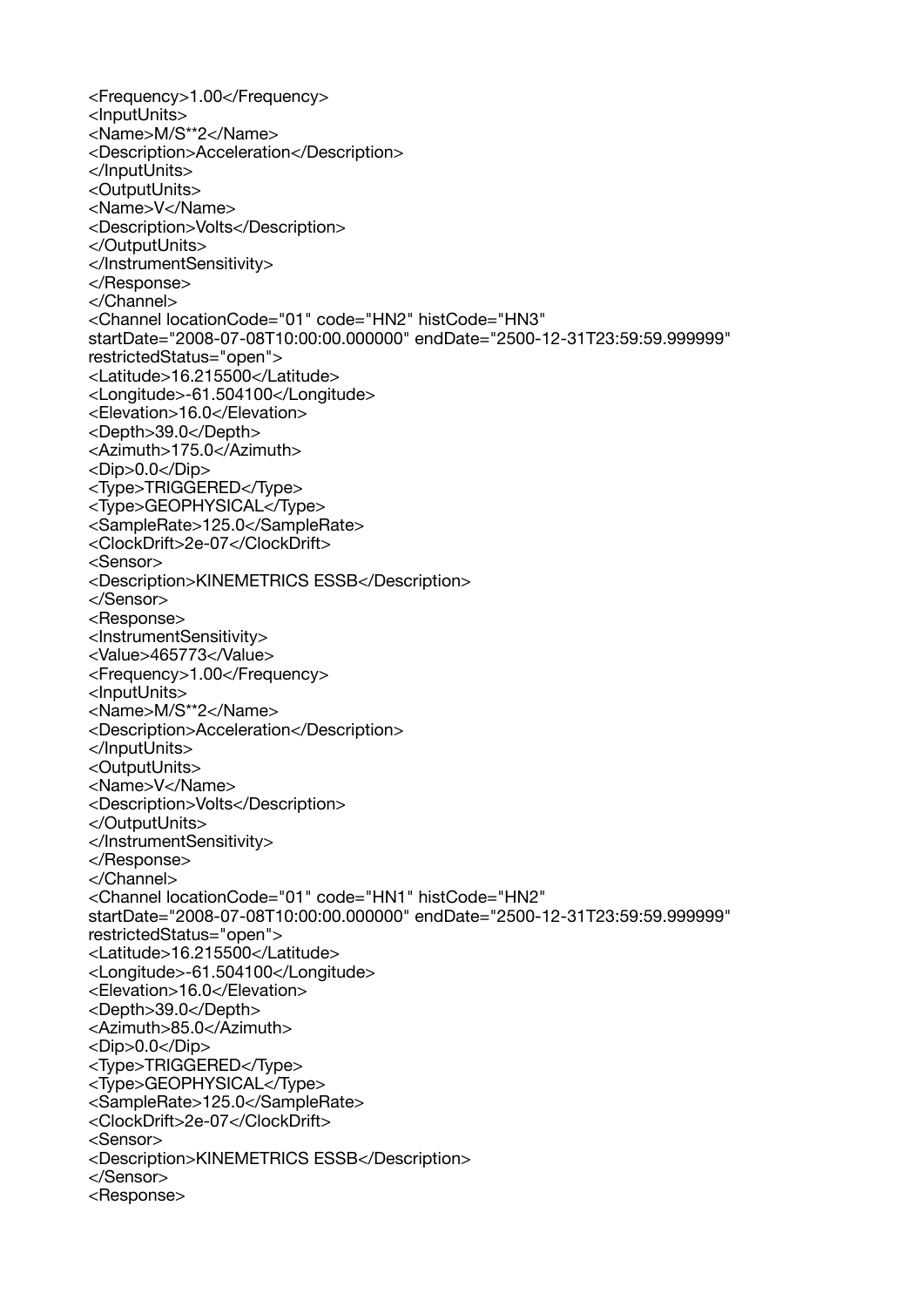<InstrumentSensitivity> <Value>466481</Value> <Frequency>1.00</Frequency> <InputUnits> <Name>M/S\*\*2</Name> <Description>Acceleration</Description> </InputUnits> <OutputUnits> <Name>V</Name> <Description>Volts</Description> </OutputUnits> </InstrumentSensitivity> </Response> </Channel> <Channel locationCode="01" code="HNZ" startDate="2008-07-08T10:00:00.000000" endDate="2500-12-31T23:59:59.999999" restrictedStatus="open"> <Latitude>16.215500</Latitude> <Longitude>-61.504100</Longitude> <Elevation>16.0</Elevation> <Depth>39.0</Depth> <Azimuth>0.0</Azimuth> <Dip>-90.0</Dip> <Type>TRIGGERED</Type> <Type>GEOPHYSICAL</Type> <SampleRate>125.0</SampleRate> <ClockDrift>2e-07</ClockDrift> <Sensor> <Description>KINEMETRICS ESSB</Description> </Sensor> <Response> <InstrumentSensitivity> <Value>465698</Value> <Frequency>1.00</Frequency> <InputUnits> <Name>M/S\*\*2</Name> <Description>Acceleration</Description> </InputUnits> <OutputUnits> <Name>V</Name> <Description>Volts</Description> </OutputUnits> </InstrumentSensitivity> </Response> </Channel> <Channel locationCode="02" code="HN2" histCode="HN3" startDate="2008-07-08T10:00:00.000000" endDate="2500-12-31T23:59:59.999999" restrictedStatus="open"> <Latitude>16.215500</Latitude> <Longitude>-61.504100</Longitude> <Elevation>16.0</Elevation> <Depth>15.0</Depth> <Azimuth>171.0</Azimuth> <Dip>0.0</Dip> <Type>TRIGGERED</Type> <Type>GEOPHYSICAL</Type> <SampleRate>125.0</SampleRate> <ClockDrift>2e-07</ClockDrift> <Sensor> <Description>KINEMETRICS ESSB</Description> </Sensor>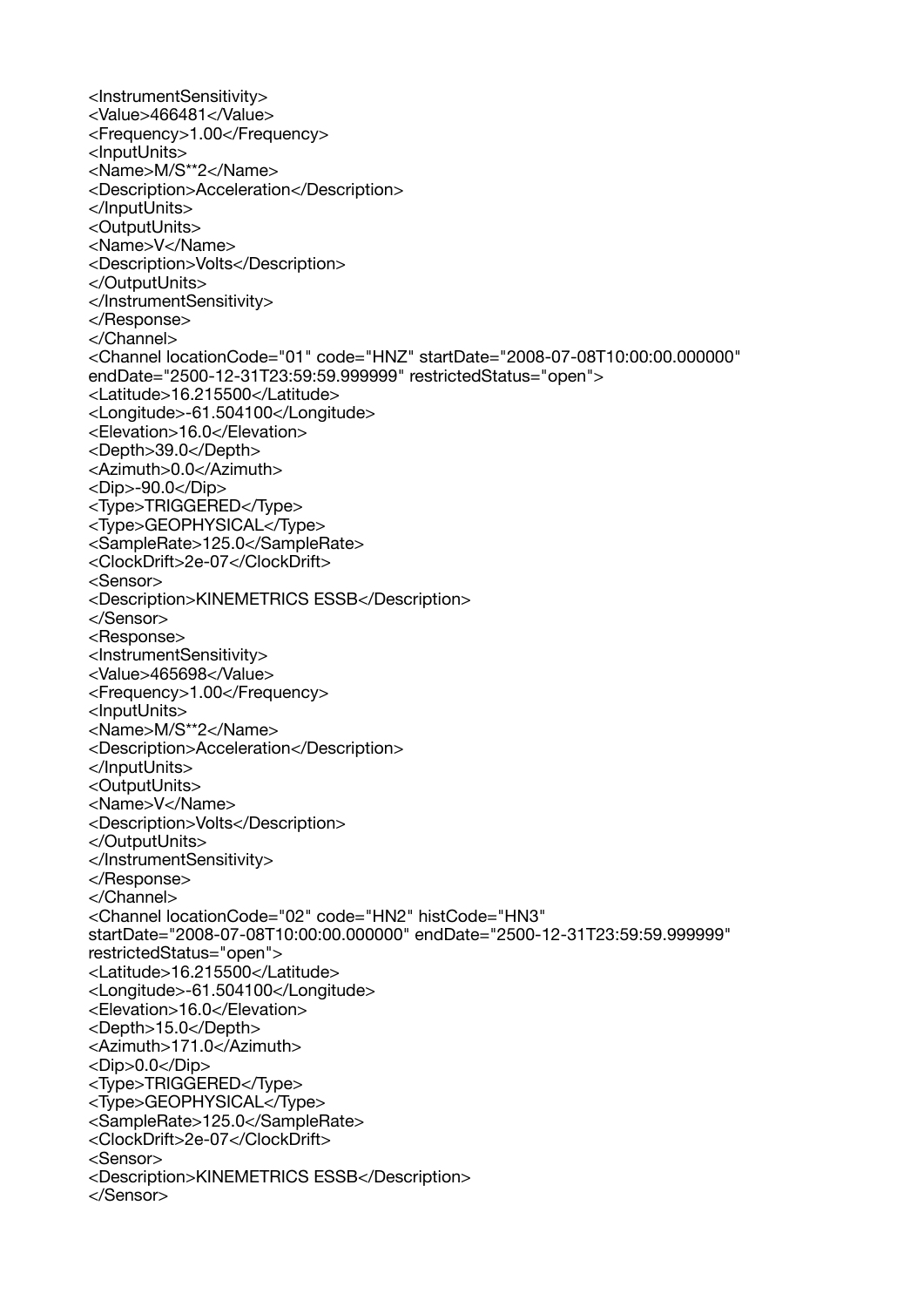<Response> <InstrumentSensitivity> <Value>465586</Value> <Frequency>1.00</Frequency> <InputUnits> <Name>M/S\*\*2</Name> <Description>Acceleration</Description> </InputUnits> <OutputUnits> <Name>V</Name> <Description>Volts</Description> </OutputUnits> </InstrumentSensitivity> </Response> </Channel> <Channel locationCode="02" code="HN1" histCode="HN2" startDate="2008-07-08T10:00:00.000000" endDate="2500-12-31T23:59:59.999999" restrictedStatus="open"> <Latitude>16.215500</Latitude> <Longitude>-61.504100</Longitude> <Elevation>16.0</Elevation> <Depth>15.0</Depth> <Azimuth>81.0</Azimuth> <Dip>0.0</Dip> <Type>TRIGGERED</Type> <Type>GEOPHYSICAL</Type> <SampleRate>125.0</SampleRate> <ClockDrift>2e-07</ClockDrift> <Sensor> <Description>KINEMETRICS ESSB</Description> </Sensor> <Response> <InstrumentSensitivity> <Value>465885</Value> <Frequency>1.00</Frequency> <InputUnits> <Name>M/S\*\*2</Name> <Description>Acceleration</Description> </InputUnits> <OutputUnits> <Name>V</Name> <Description>Volts</Description> </OutputUnits> </InstrumentSensitivity> </Response> </Channel> <Channel locationCode="02" code="HNZ" startDate="2008-07-08T10:00:00.000000" endDate="2500-12-31T23:59:59.999999" restrictedStatus="open"> <Latitude>16.215500</Latitude> <Longitude>-61.504100</Longitude> <Elevation>16.0</Elevation> <Depth>15.0</Depth> <Azimuth>0.0</Azimuth> <Dip>-90.0</Dip> <Type>TRIGGERED</Type> <Type>GEOPHYSICAL</Type> <SampleRate>125.0</SampleRate> <ClockDrift>2e-07</ClockDrift> <Sensor> <Description>KINEMETRICS ESSB</Description>